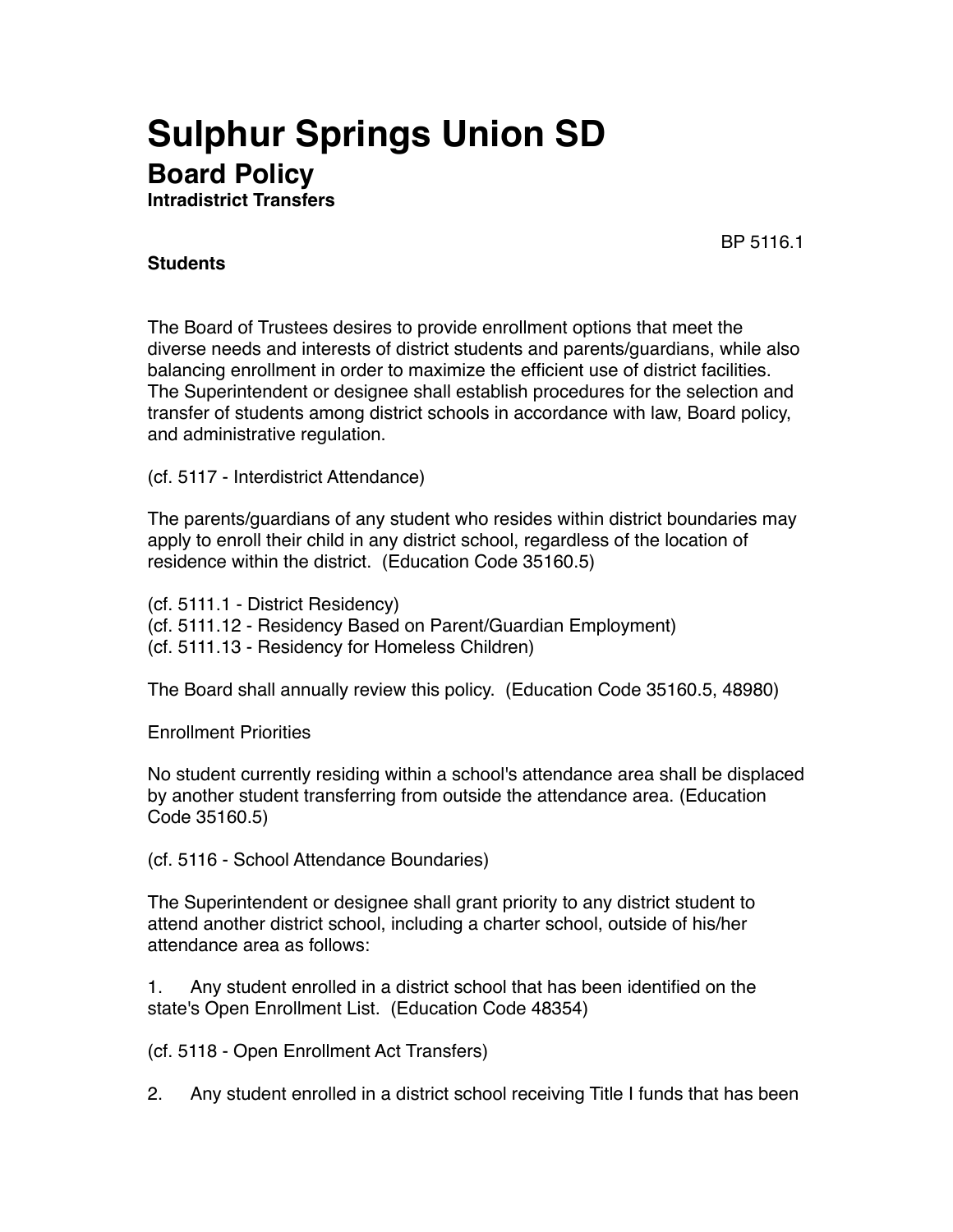identified for program improvement (PI), corrective action, or restructuring. (20 USC 6316)

(cf. 0420.4 - Charter Schools) (cf. 0520.2 - Title I Program Improvement Schools) (cf. 6171 - Title I Programs)

3. Any student enrolled in a district school designated by the California Department of Education as "persistently dangerous." (20 USC 7912; 5 CCR 11992)

(cf. 0450 - Comprehensive Safety Plan)

4. Any student who is a victim of a violent crime while on school grounds. (20 USC 7912)

5. Upon a finding that special circumstances exist that might be harmful or dangerous to the student in the current attendance area. Special circumstances, include, but are not limited to, threats of bodily harm or threats to the emotional stability of the student. Any such student may transfer to a district school that is at capacity and otherwise closed to transfers.

To grant priority under these circumstances, the Superintendent or designee must have received either: (Education Code 35160.5)

a. A written statement from a representative of an appropriate state or local agency, such as a law enforcement official, social worker, or a properly licensed or registered professional, such as a psychiatrist, psychologist, or marriage and family therapist

b. A court order, including a temporary restraining order and injunction

6. Any sibling of a student already in attendance in that school.

7. Any student whose parent/guardian is assigned to that school as his/her primary place of employment.

Application and Selection Process

In order to ensure that priorities for enrollment in district schools are implemented in accordance with law, applications for intradistrict transfers shall be submitted between March 15-May 15 of the school year preceding the school year for which the transfer is requested.

The Superintendent or designee shall calculate each school's capacity in a nonarbitrary manner using student enrollment and available space. (Education Code 35160.5)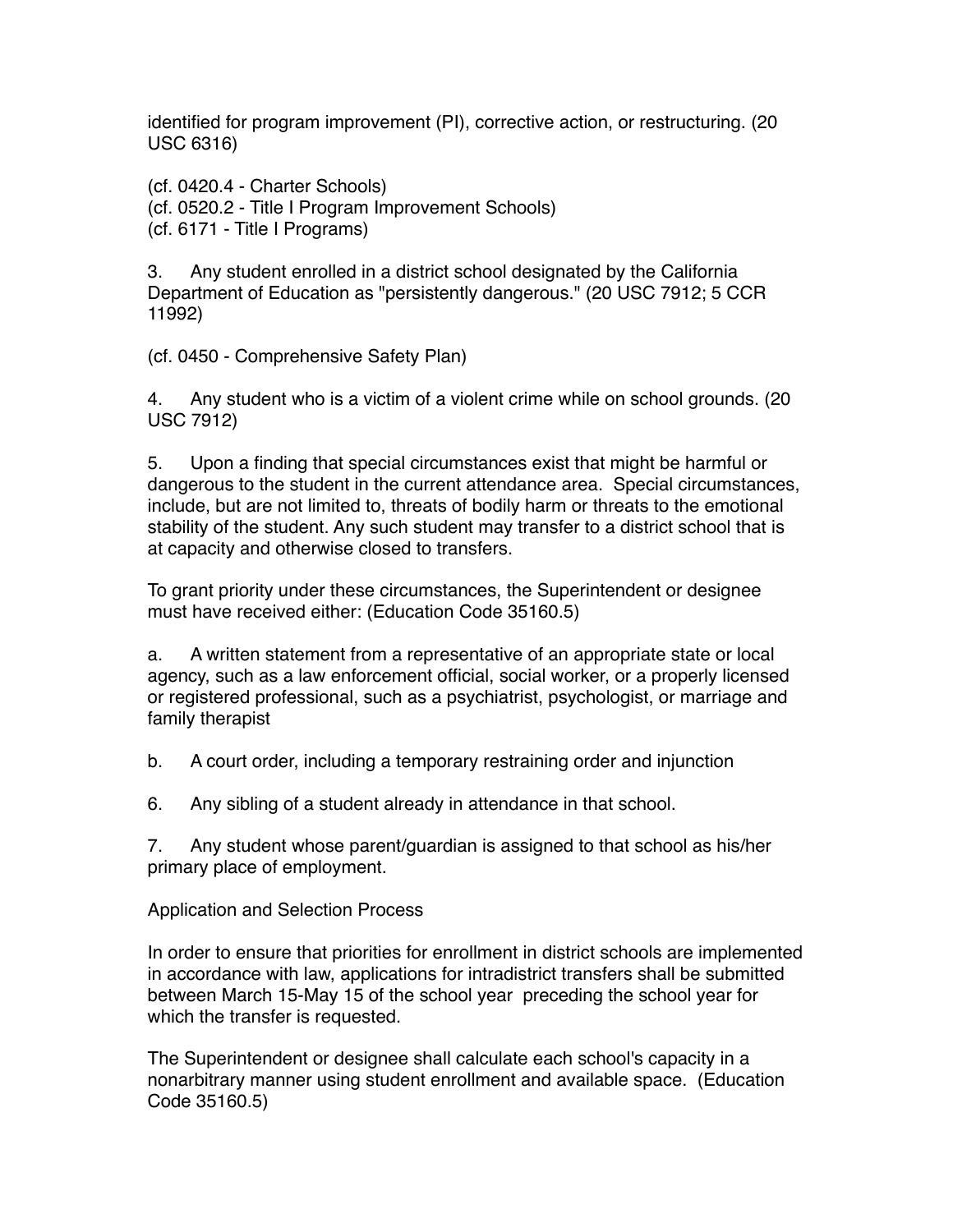Except for priorities listed above, the Superintendent or designee shall use a random, unbiased selection process to determine who shall be admitted whenever the school receives admission. Requests may be approved on a case by case basis, on a space available basis, as to not cause overcrowding in district schools or programs. (Education Code 35160.5)

Enrollment decisions shall not be based on a student's academic or athletic performance, except that existing entrance criteria for specialized schools or programs may be used provided that the criteria are uniformly applied to all applicants. Academic performance may be used to determine eligibility for, or placement in, programs for gifted and talented students. (Education Code 35160.5)

(cf. 6172 - Gifted and Talented Student Program)

**Transportation** 

Except as required by 20 USC 6316 for transfers out of Title I PI schools, the district shall not be obligated to provide transportation for students who attend school outside their attendance area.

(cf. 3250 - Transportation Fees) (cf. 3540 - Transportation)

Legal Reference: EDUCATION CODE 200 Prohibition against discrimination 35160.5 District policies; rules and regulations 35291 Rules 35351 Assignment of students to particular schools 46600-46611 Interdistrict attendance agreements 48200 Compulsory attendance 48204 Residency requirements for school attendance 48300-48316 Student attendance alternatives, school district of choice program 48350-48361 Open Enrollment Act 48980 Notice at beginning of term CODE OF REGULATIONS, TITLE 5 11992-11994 Definition of persistently dangerous schools UNITED STATES CODE, TITLE 20 6316 Transfers from program improvement schools 7912 Transfers from persistently dangerous schools CODE OF FEDERAL REGULATIONS, TITLE 34 200.36 Dissemination of information 200.37 Notice of program improvement status, option to transfer